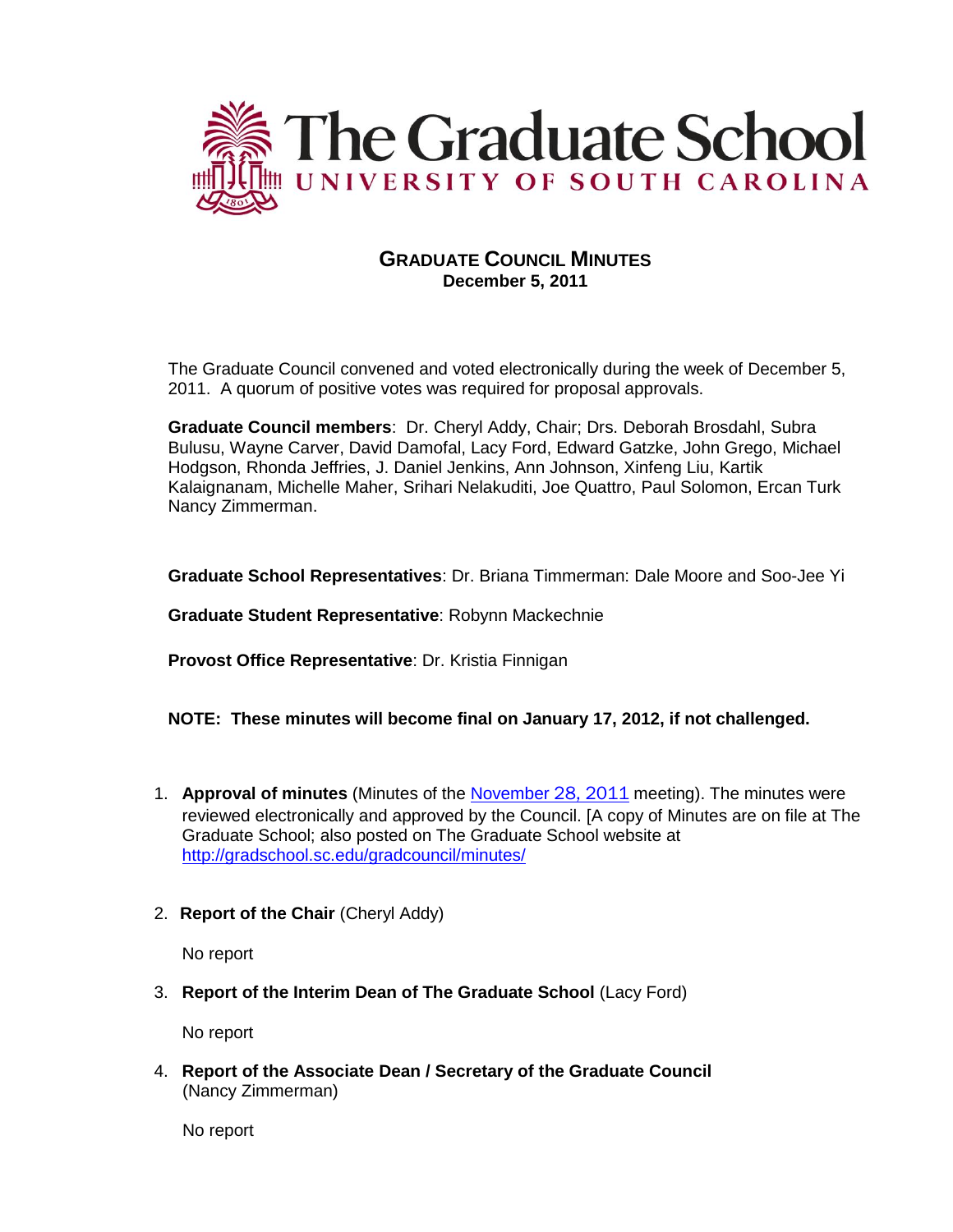5. **Report of the Graduate Student Association Representative** (Robyn Mackechnie)

No report

6. **Report of the Academic Policy and Practices Committee** (Joseph Quattro)

No report

7. **Report of the Committee on 500/600 Level Courses, Distance Education, and Special Courses** (Nancy Zimmerman)

No report

8. **Fellowships and Scholarships Committee** (Wayne Carver)

No report

9. **Report of the Science, Math, and Related Professional Program Committee** (John Grego)

# **COLLEGE OF ENGINEERING AND COMPUTING** *Mechanical Engineering* **APPROVED**

New Course Proposal/Distance Education Delivery Proposal: [EMCH 774 Radiation Damage \(3\)](http://gradschool.sc.edu/gradcouncil/curr_docs/NCPEMCH774_201141.pdf) Structural materials for nuclear application; Radiation interaction with matter; Microstructure evolution under irradiation; Material properties degradation under irradiation.

Prerequisite: EMCH 573 or Instructor's Pre-approval

[Effective: Spring 2012]

Academic Program Action Proposal/Bulletin Change:

## **APPROVED**

## [Aerospace Engineering](http://gradschool.sc.edu/gradcouncil/curr_docs/APAENGRASPACE_201141.PDF)

The proposed Masters Degree Program in Aerospace Engineering will be in demand from engineers interested in pursuing a career in the expanding aerospace industry in South Carolina. The aerospace masters degree will attract both new engineering graduates as well as engineers already in the workforce. The degree will be available to both on-campus and off-campus students. The off-campus students will be instructed via the existing USC distance learning program, APOGEE. All courses offered on-campus will be video streamed for off-campus students.

The pool of off-campus students will primarily be SC residents working full-time in SC industries, but may also include students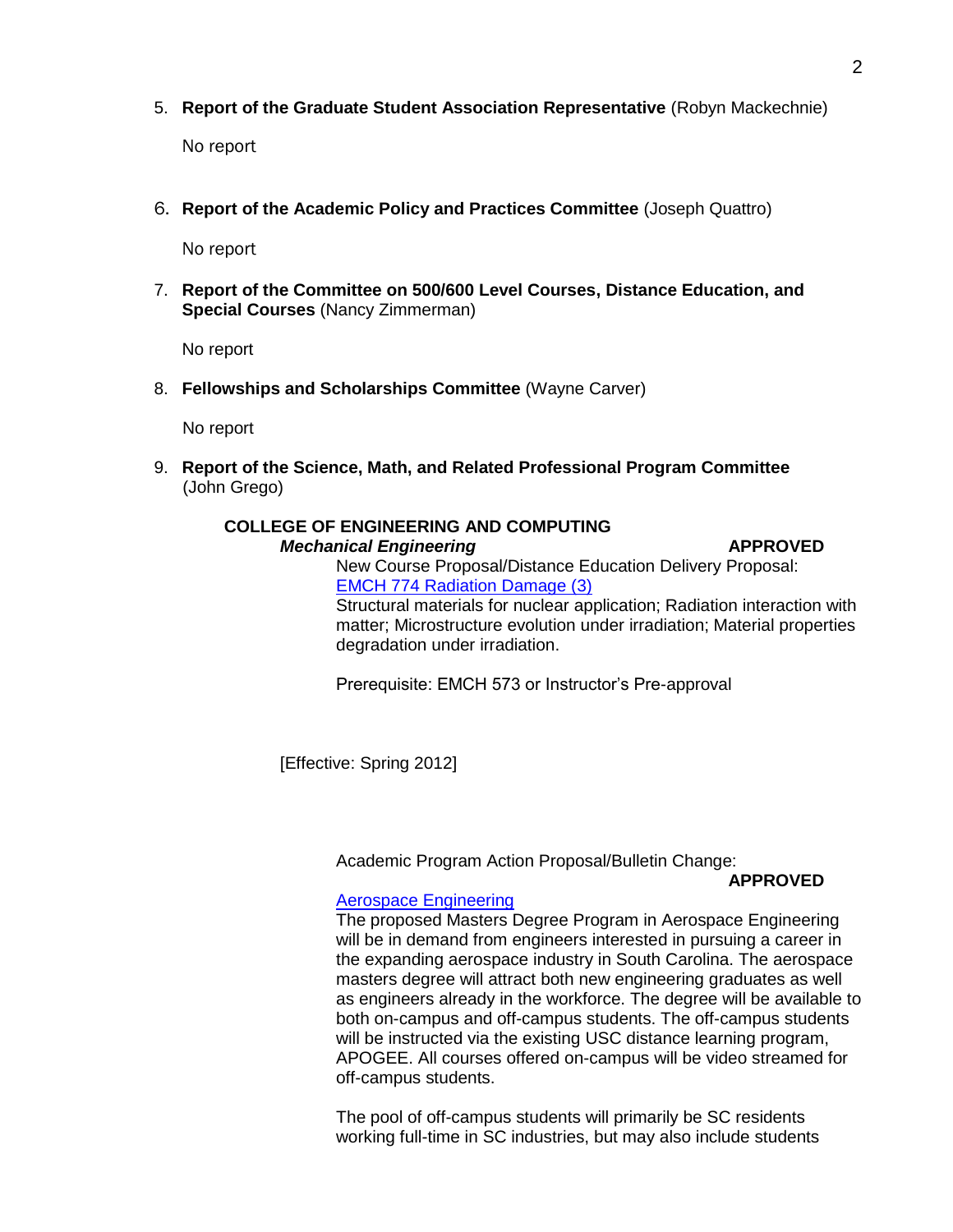located nationally and internationally, as well as US citizens on overseas deployment. This masters program will also be desirable to current undergraduate mechanical, electrical, and chemical engineering students who are interested in acquiring skills needed for employment in the aerospace industry. USC already has an Accelerated Masters Degree program, where students with a GPA of 3.5/4.0 and above may take up to three graduate courses while pursuing their undergraduate degrees. This allows students to get the MS/ME degree within a year of their baccalaureate degree. Engineers having a masters degree should be better prepared for the challenging and higher paying jobs in the aerospace industry, plus more attractive to the aerospace companies.

Once fully developed, an annual program student enrollment of about 15-20 for in-class instruction and about 30-35 through distance education is anticipated. Based on the data reported by American Society for Engineering Education, Table 1 lists the 2010 enrollments at the US institutions offering Aerospace Engineering Programs. As previously noted, the data shows that no institution in South Carolina offers an Aerospace Engineering Degree program. The neighboring states of North Carolina and Georgia each have one institution with an Aerospace Degree Program.

[Effective: Fall 2012]

New Course Proposal/Distance Education Delivery Proposal: **APPROVED**

## [EMCH 721 Aeroelasticity \(3\)](http://gradschool.sc.edu/gradcouncil/curr_docs/NCPEMCH721_201141.pdf)

Study the principles and applications of aircraft aeroelasticity with emphasis on aircraft structural dynamics, vibrations, unsteady aerodynamics, and interaction thereof.

Course Prerequisite: Instructor permission

[Effective: Fall 2012]

New Course Proposal/Distance Education Delivery Proposal: [EMCH 743 Aircraft and Rocket Propulsion \(3\)](http://gradschool.sc.edu/gradcouncil/curr_docs/NCPEMCH743_201141.pdf) **APPROVED** Introduction to aircraft and rocket engines with emphasis on the performance and characteristics of various types of propulsion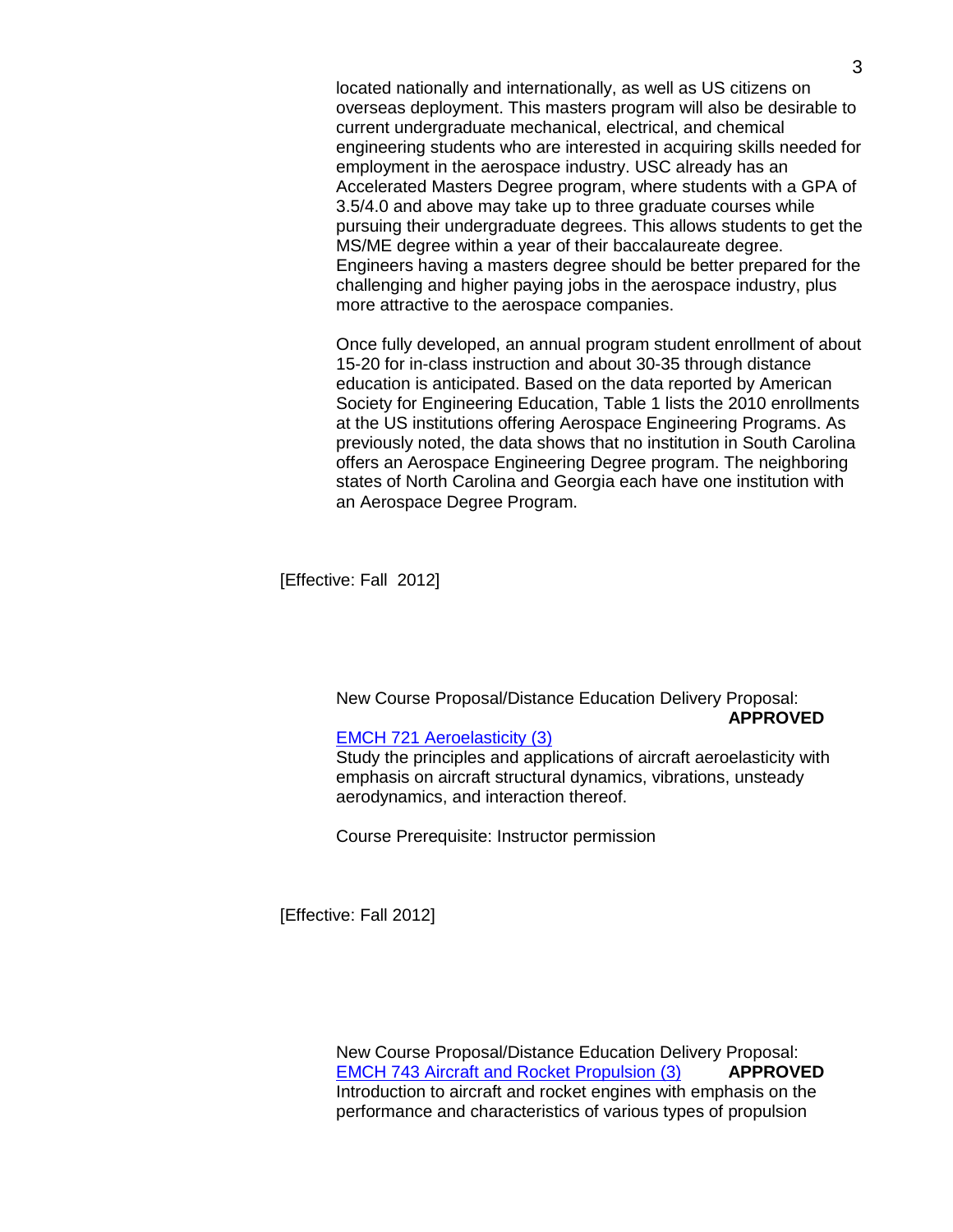systems, including turbojet, turbofan, turboprop, ramjet, scramjet, and liquid and solid propellant rockets.

Course Prerequisites/Corequisite: EMCH 544 Compressible Flows

[Effective: Spring 2012]

New Course Proposal/Distance Education Delivery Proposal: **APPROVED**

## [EMCH 744 Aerodynamics & Flight Mechanics \(3\)](http://gradschool.sc.edu/gradcouncil/curr_docs/NCPEMCH744_201141.pdf)

Aerodynamics of wings and bodies in aircraft and the static and dynamic analysis of airplane flight mechanics. Topics include fundamentals of potential flows, thin airfoil theory, finite wing theory, laminar and turbulent boundary layers, trajectory analysis, and stability and control of an airplane.

[Effective: Fall 2012]

New Course Proposal/Distance Education Delivery Proposal:

## **APPROVED**

## [EMCH 777 Aerospace Structures II \(3\)](http://gradschool.sc.edu/gradcouncil/curr_docs/NCPEMCH777_201141.pdf)

Principles and applications of aerospace structures with emphasis on the construction and analysis of thin-wall monocoque and semimonocoque wings and fuselages

Course Prerequisite/Corequisite: EMCH 577 Aerospace Structures I

[Effective: Spring 2012]

New Course Proposal/Distance Education Delivery Proposal: **APPROVED**

[EMCH 785 Design of Composite Materials for Aerospace Structures](http://gradschool.sc.edu/gradcouncil/curr_docs/NCPEMCH785_201141.pdf)  [\(3\)](http://gradschool.sc.edu/gradcouncil/curr_docs/NCPEMCH785_201141.pdf)

Property and performance requirements for aerospace structures. Design for stiffness, strength, durability, damage tolerance, and life at the lamina, laminate, and structural level (materials and analysis).

Course Prerequisite: Instructor Approval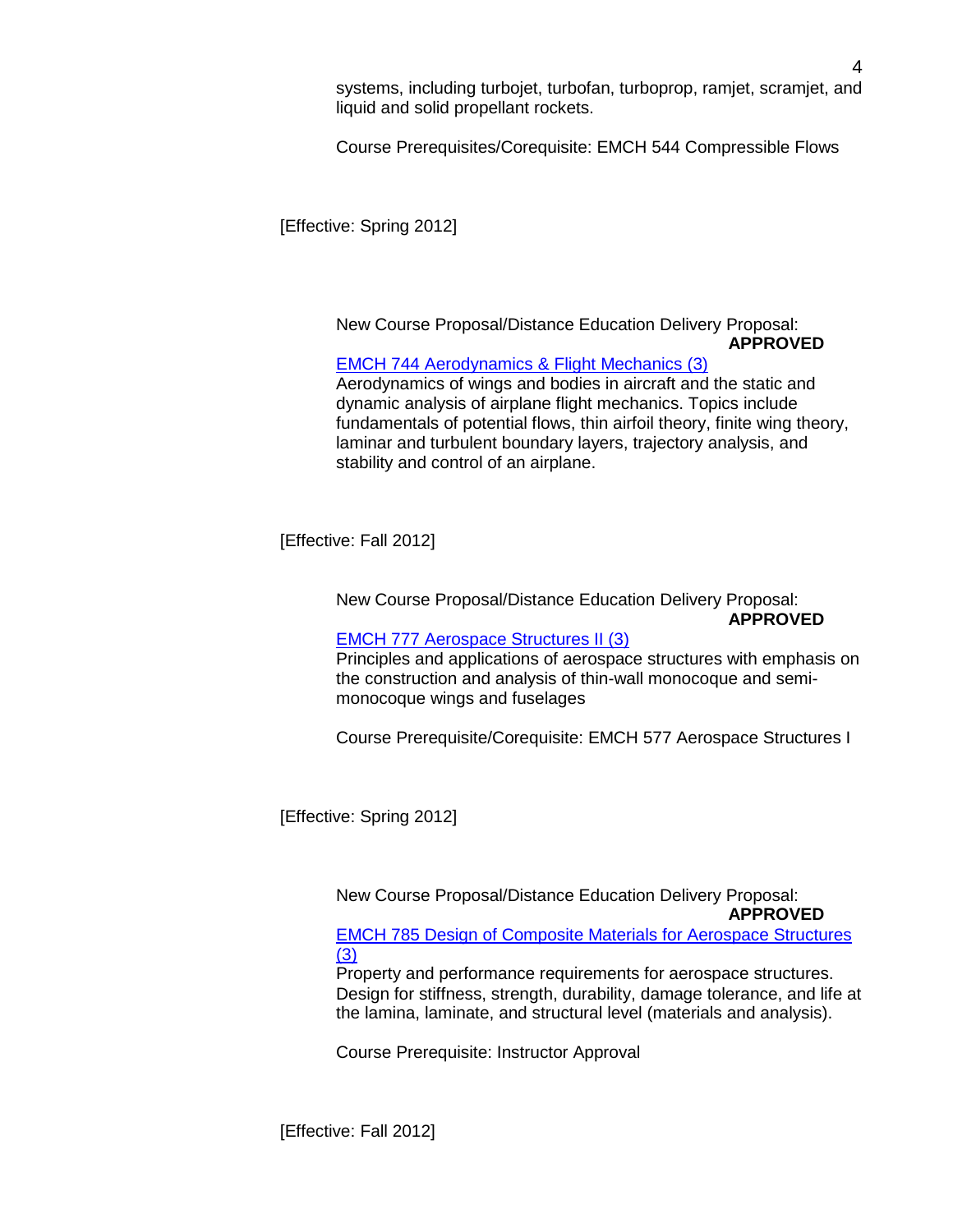10. Report of the Humanities, Social Sciences, Education, and Related Professional Programs Committee (Deborah Brosdahl)

## **SCHOOL OF JOURNALISM AND MASS COMMUNICATIONS**

Course Change Proposal: **APPROVED**

**From:** [JOUR 810 Independent Research Project](http://gradschool.sc.edu/gradcouncil/curr_docs/CCPJOUR810_201141.pdf) (3)

Working closely with a faculty member, a student will design, and conduct a research project, with the objective of submitting the final report for publication or for presentation at an academic conference in the discipline.

**To:** JOUR 810 Independent Research Project (3-6) variable Working closely with a faculty member, a student will design, and conduct a research project, with the objective of submitting the final report for publication or for presentation at an academic conference in the discipline.

May be repeated for a maximum of 6 credit hours

[Effective: Spring 2012]

## **SCHOOL OF MUSIC**

Academic Program Action Proposal/Bulletin Change: **APPROVED** [Music PhD 18 credit hours or less](http://gradschool.sc.edu/gradcouncil/curr_docs/APAMUSCPHD18_201141.pdf)

The music education faculty at USC have long desired to increase the number of hours in the Ph.D. in Music Education from 48 to 60 hours so that students could complete a wider variety of music education courses, receive better preparation in research methods, and be encouraged to complete more music courses in their areas of interest. (For instance, a choral conductor pursuing the Ph.D. in music education would have greater opportunities to take conducting and choral literature courses.) A survey of degree information from peer and aspirant peer institutions reveals that most of the institutions require completion of at least 60 hours for their Ph.D. programs in music education.

[Effective: Fall 2012]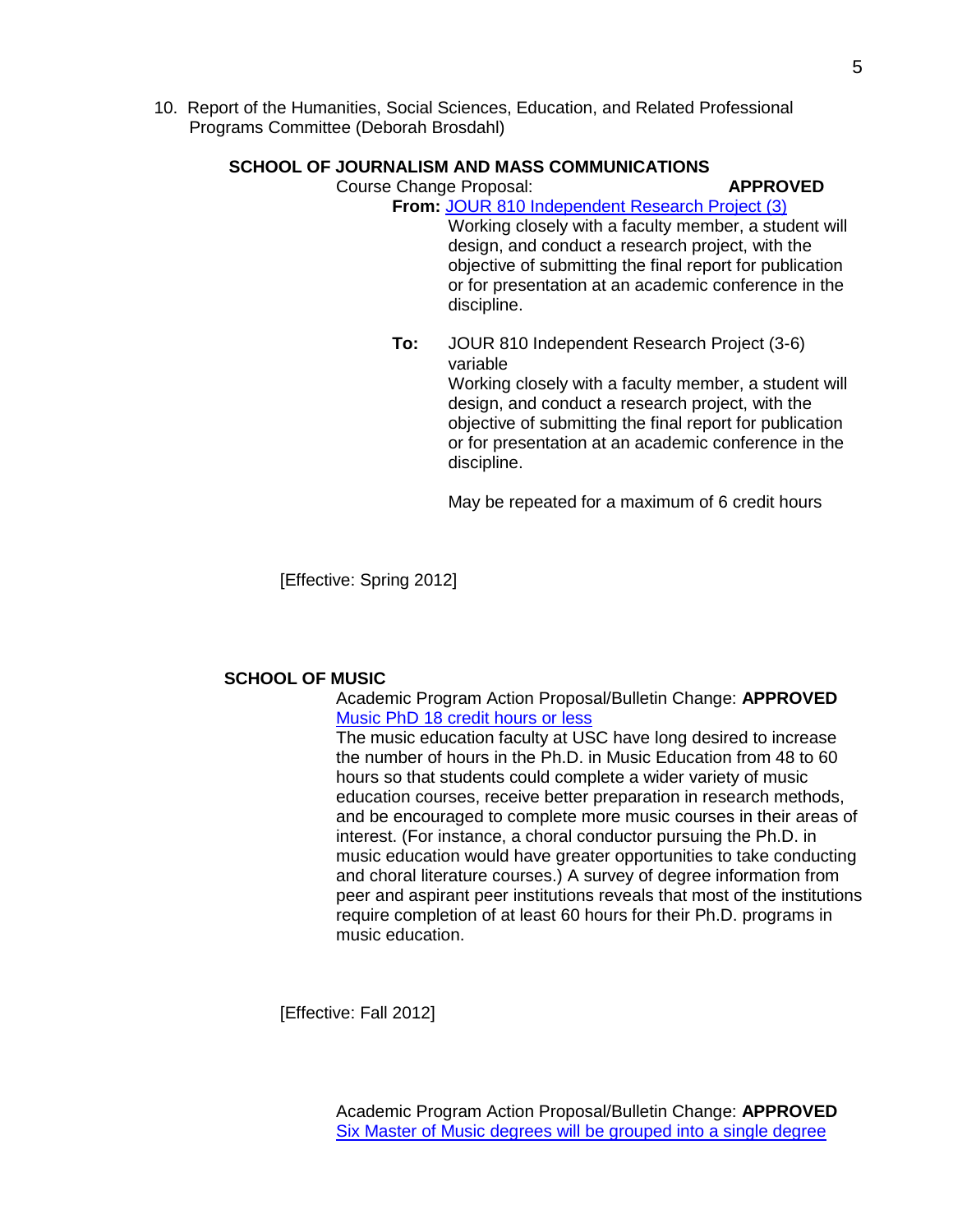When most of the Master of Music degrees were established at USC decades ago, the National Association of Schools of Music (the accreditation body for college and university schools of music) favored degrees with distinctive titles that described their purpose. As a result, several Master of Music degrees with a variety of degree names were created and approved. The admission requirements and procedures for these degrees are similar, there is some common coursework among them, and the oral comprehensive exam at the end of the degree is common to all.

At the present time, the National Association of Schools of Music allows for "generic" Master of Music degrees comprising a variety of majors or concentrations. We, therefore, propose to gather the following degrees under the umbrella of a single Master of Music degree with a single major in music and a single CIP major code:

Master of Music in Composition Master of Music in Conducting Master of Music in Jazz Studies Master of Music in Music History Master of Music in Opera Theatre Master of Music in Piano Pedagogy

The six current majors will be coded as areas or emphasis or concentrations. The Master of Music in Performance andthe Master of Music Education degrees will remain as distinct degrees with distinct CIP codes.

It should be noted that these changes affect only the nomenclature of the degrees. The curricula remain unchanged.

[Effective: Fall 2013]

#### 11. **Report of the Petitions and Appeals Committee** (Rhonda Jeffries)

No report

## 12. **Other Committee Reports**

No report

## 13. **Old Business**

None

## 14. **New Business**

None

## 15. **Good of the Order**